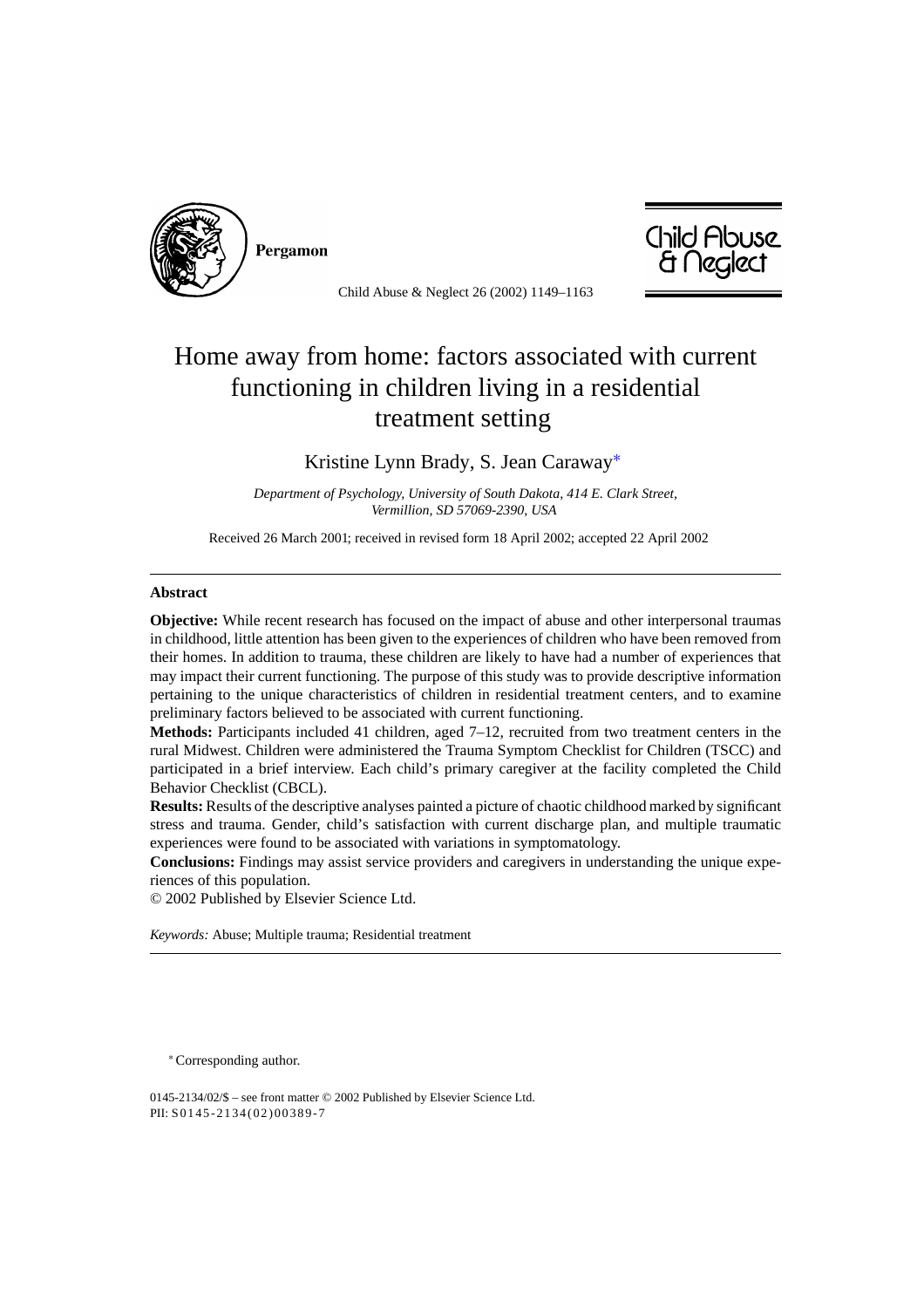## **Introduction**

Despite high numbers of children placed outside their homes every year, information on specific characteristics of these children is lacking. In 1992 there were nearly 500 residential treatment centers in the United States serving over 27,000 emotionally disturbed children ([Center for Mental Health Services, 1996\),](#page--1-0) yet factors associated with the emotional and be-havioral difficulties of these children have been deficient in the literature ([Prentice-Dunn &](#page--1-0) [Lyman, 1989\).](#page--1-0) Specific to trauma however, several authors have noted a high prevalence of childhood traumas in samples of children in residential and inpatient settings, with some sup-port for experiences of multiple traumas in these samples (i.e., [Johnson & Aoki, 1993;](#page--1-0) [Weine,](#page--1-0) [Becker, Levy, Edell, & McGlashan, 1997\).](#page--1-0) However, our understanding of these experiences in residential populations as well as the impact that these experiences may have on children's current and future functioning is limited due to the lack of research with children in these settings.

There appears to be a gap in the literature provided that both describes children in residential treatment and predicts how certain factors may be related to treatment outcome. For example, while experiences of trauma such as physical and sexual abuse have been documented in residential populations, other types of traumatic events or life stressors (e.g. witnessing domestic violence, loss of a primary caregiver) have received relatively less attention. In addition, whereas there is an abundance of research on samples of abused children that has suggested that stressful life events and available social support play an important role in the child's adjustment to traumatic events, this research is lacking in residential treatment populations. Research describing non-residential children have found that stressors such as prior developmental or psychiatric problems, an aversive home environment, and current maternal stress have been found to be associated with increased distress in traumatized samples [\(Mannarino, Cohen, &](#page--1-0) [Berman, 1994;](#page--1-0) [Wolfe & Mosk, 1983;](#page--1-0) [Wolfe, Jaffe, Wilson, & Zak, 1985\)](#page--1-0). In addition, this literature suggests that social support appears to play a significant role with support from caregivers, peers, and the school setting found to be associated with decreased symptomatology (e.g. Everson, Hunter, Runyon, Edelsohn, & Coulter, 1989; [Howes & Espinosa, 1985;](#page--1-0) [Reyes,](#page--1-0) [Kokotovic, & Cosden, 1996\).](#page--1-0)

The purpose of this investigation was to fill some of the existing gaps in the literature regarding children in residential treatment. An initial goal was to provide a description of a sample of children in a residential treatment setting, as this information may assist in enhancing our understanding of the unique characteristics of this population of children and serve to highlight areas for future research. A second goal was to examine some preliminary factors which may be associated with the current functioning of children in these settings. Due to the limited empirical base, the variables of interest were chosen based on suggestions from the mental health providers at the selected facilities. These variables included: the number of types of trauma experienced; the number of transitions in terms of placement in various foster homes and treatment facilities; the length of each child's current stay in residential treatment; the degree of certainty each child attributes to their current discharge plan (where they believe they will go subsequent to treatment); and each child's level of satisfaction with their current discharge plan. It was hypothesized that higher levels of psychological distress would be associated with experiencing more types of trauma, a higher number of transitions, a more